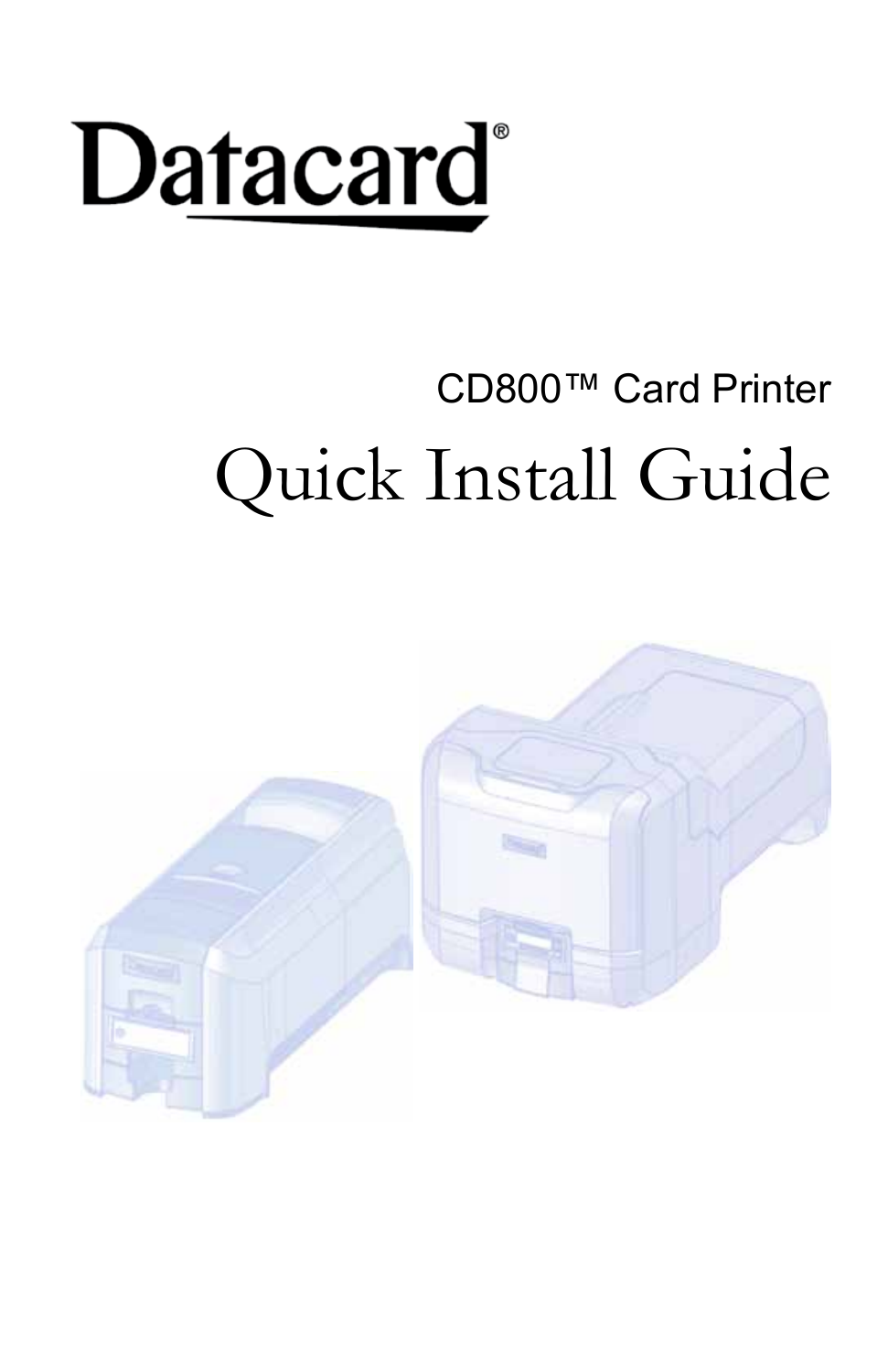Refer to the printer's *Installation and Administrator's Guide,*  found on the *Owner's Library* CD, for detailed installation instructions.

The latest firmware and user documentation for your CD800 printer is available for download at www.datacard.com.

#### **1. Select a Location for the Printer**

- Install the printer in a location that is clean and well ventilated, free of vibration or shock.
- For venting and clearance, choose an area that's large enough for your printer configuration based on its options. Refer to the site requirements in the printer's *Installation and Administrator's Guide*.
- Do not install the printer in direct sunlight.
- Install the system in a secure location.
- Install the system in a location that has access to an AC outlet and a network port (if you are using a network connection).
- If you also are installing a CLM laminator with the printer, refer to the *CD Series Printers CLM Laminator Quick Install and Upgrade Guide*, shipped in the laminator carton.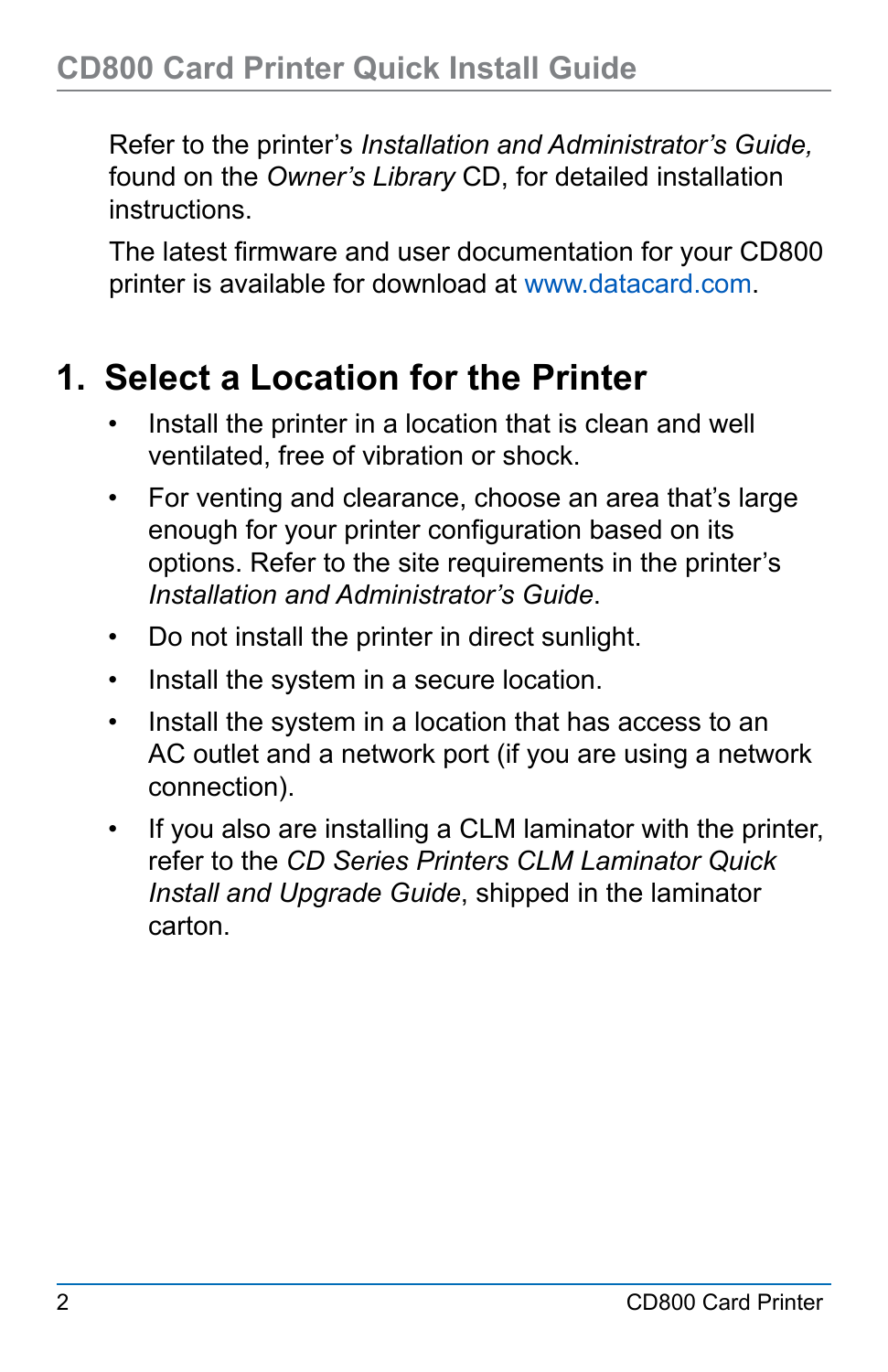#### **2. Set Up the Printer**

a. Remove the printer from its shipping carton.

Refer to the following illustration if the printer has the optional multi-hopper.

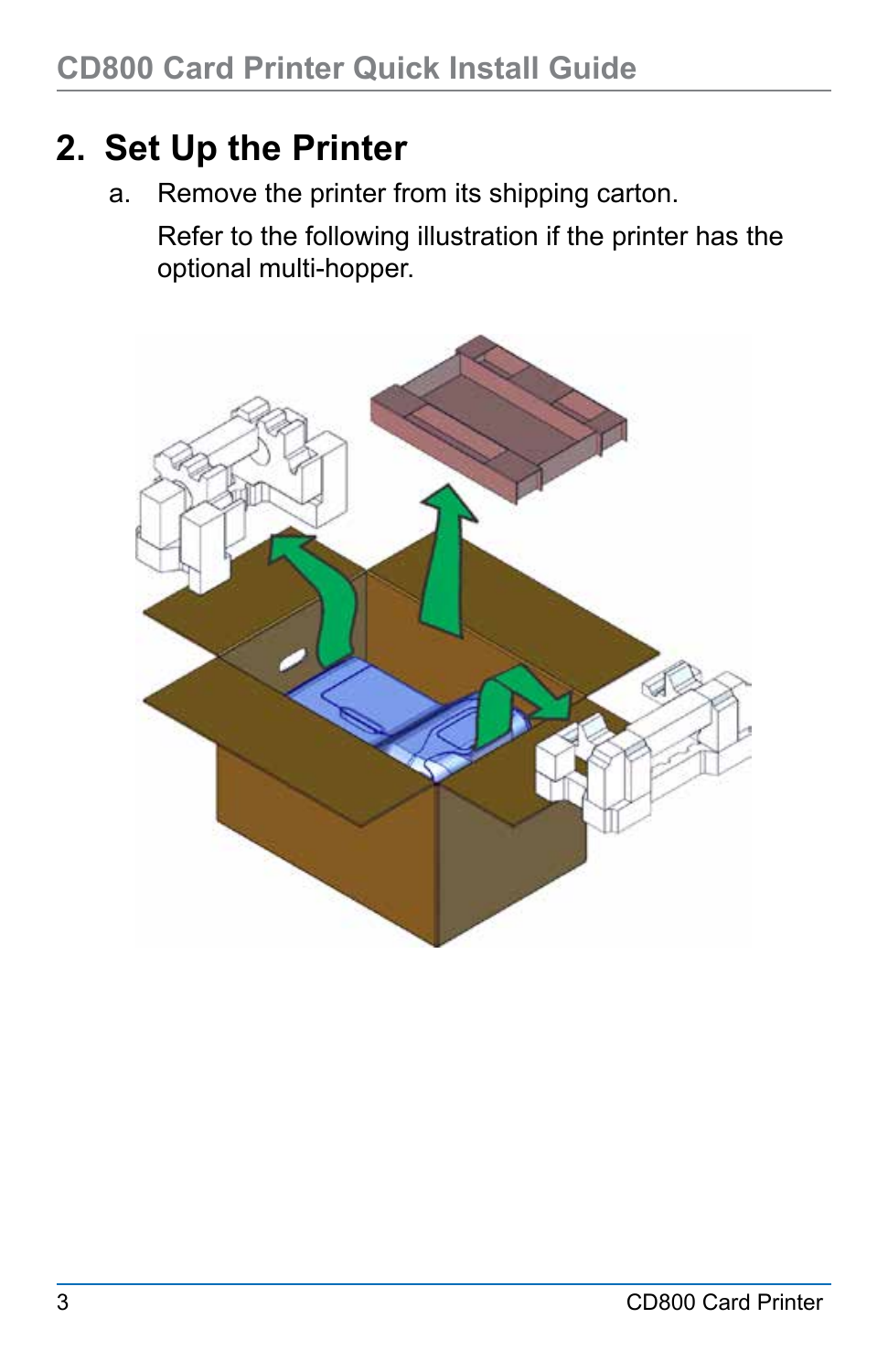b. Unlock the printer (if necessary) and open the printer cover.



c. If the printer has the optional multi-hopper, unlock the printer and open the printer supplies access door and the multi-hopper cover.

Remove the packing material inserted behind the multihopper and inside the cover.

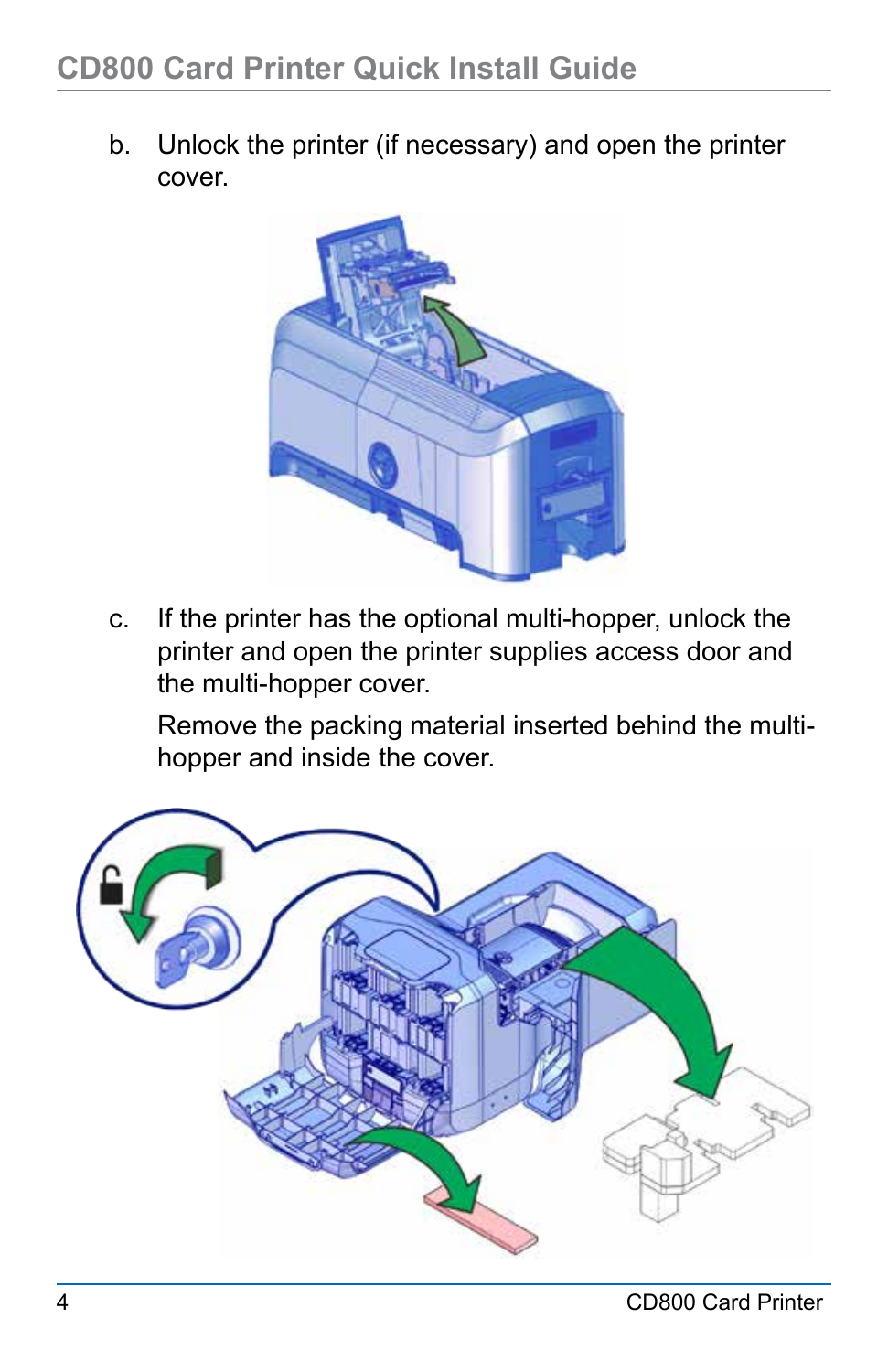#### **3. Load Supplies**

Supplies are ordered separately.

a. Remove the print ribbon cartridge.



b. Load the print ribbon onto the cartridge.

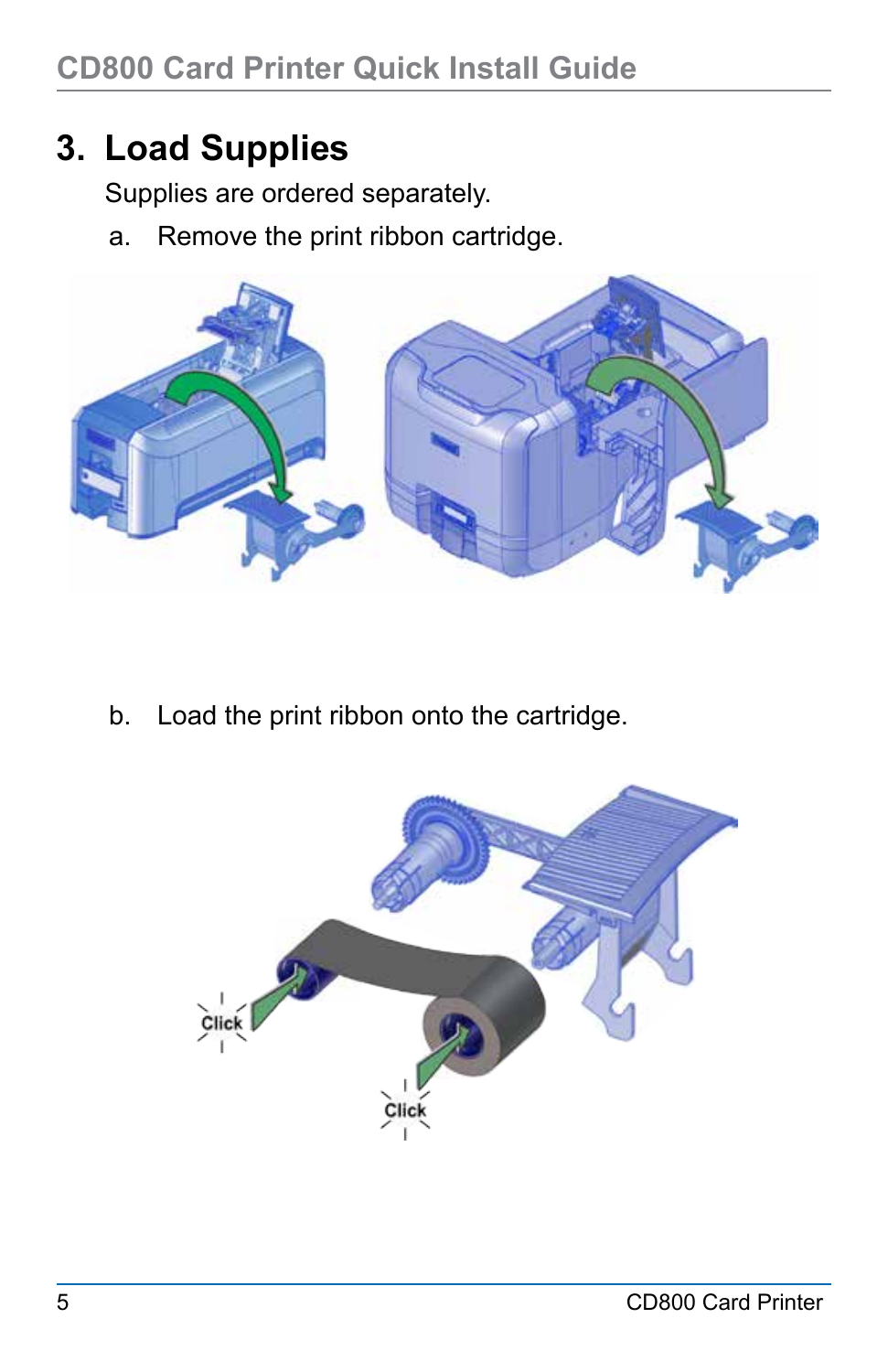c. Load the cleaning sleeve onto the ribbon cartridge.



- d. Install the print ribbon cartridge in the printer.
- e. Close the printer cover. Press down on the cover ridges to make sure that the cover latches completely on both sides.

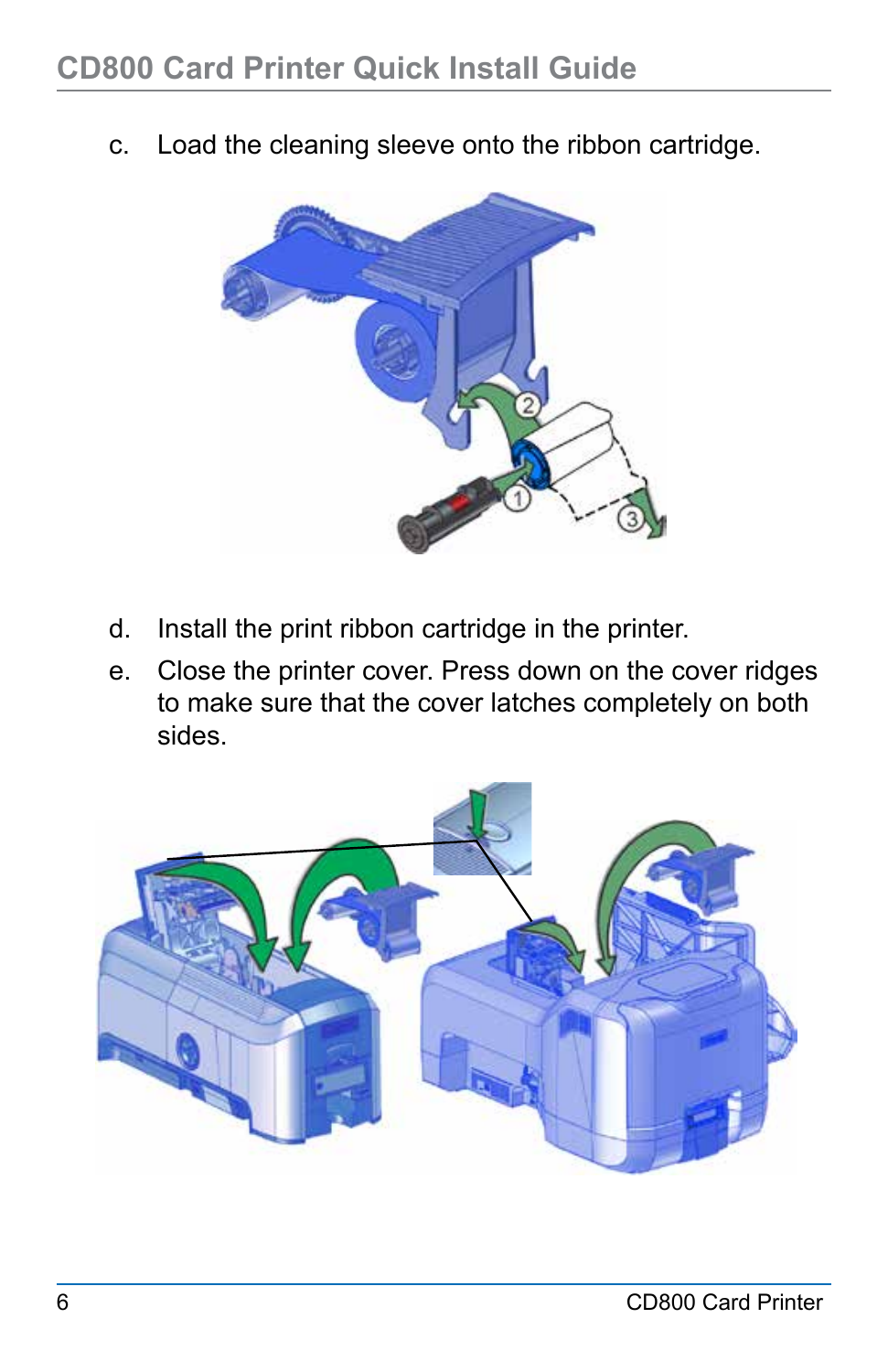f. Load cards in the hopper.



g. Close the printer doors and lock the printer, if necessary.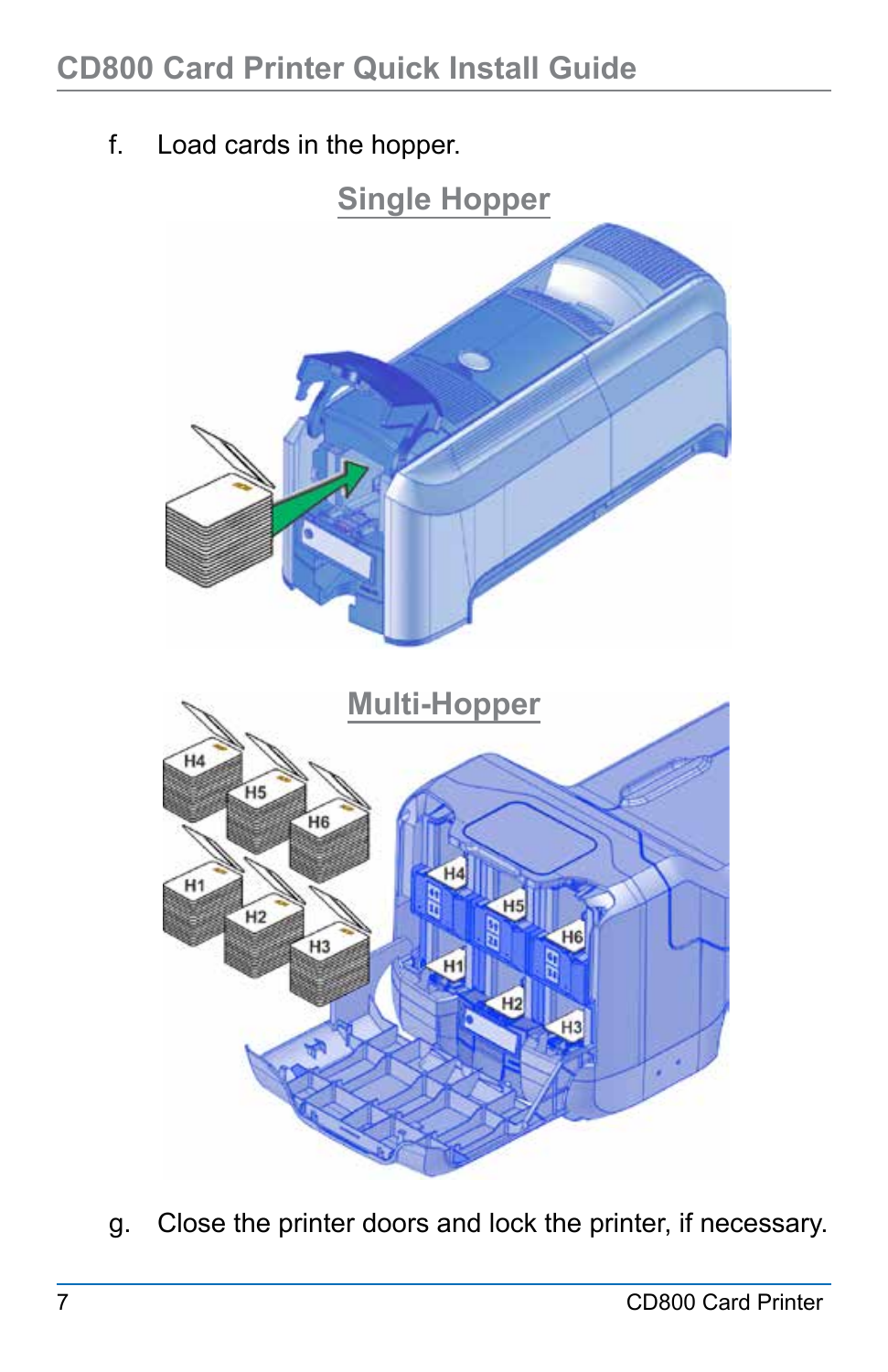#### **4. Plug In and Power On the Printer**

- a. Connect the printer power cord to the printer and to the power supply.
- b. Plug the power supply cord into the power outlet.
- c. Press the power button on the front panel to power on the printer. Wait until the system has powered up and **Ready** displays on the LCD panel.

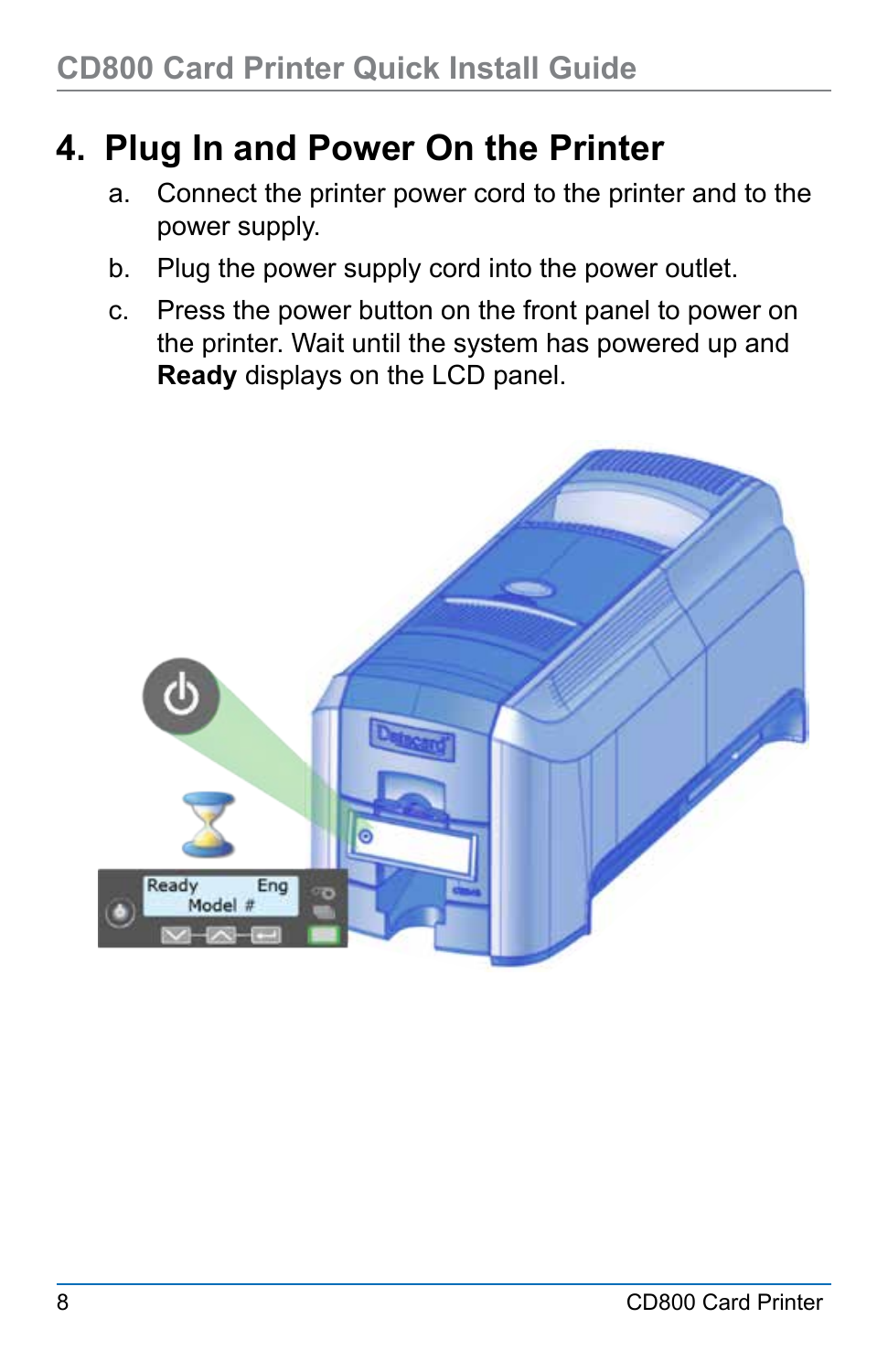#### **5. Retrieve the Network IPv4 Address**

- a. Use the front panel to find the printer IP address. You also can display the subnet mask, and gateway address, if necessary.
- b. Write them down:

| IP address      |  |
|-----------------|--|
| Subnet mask     |  |
| Gateway address |  |

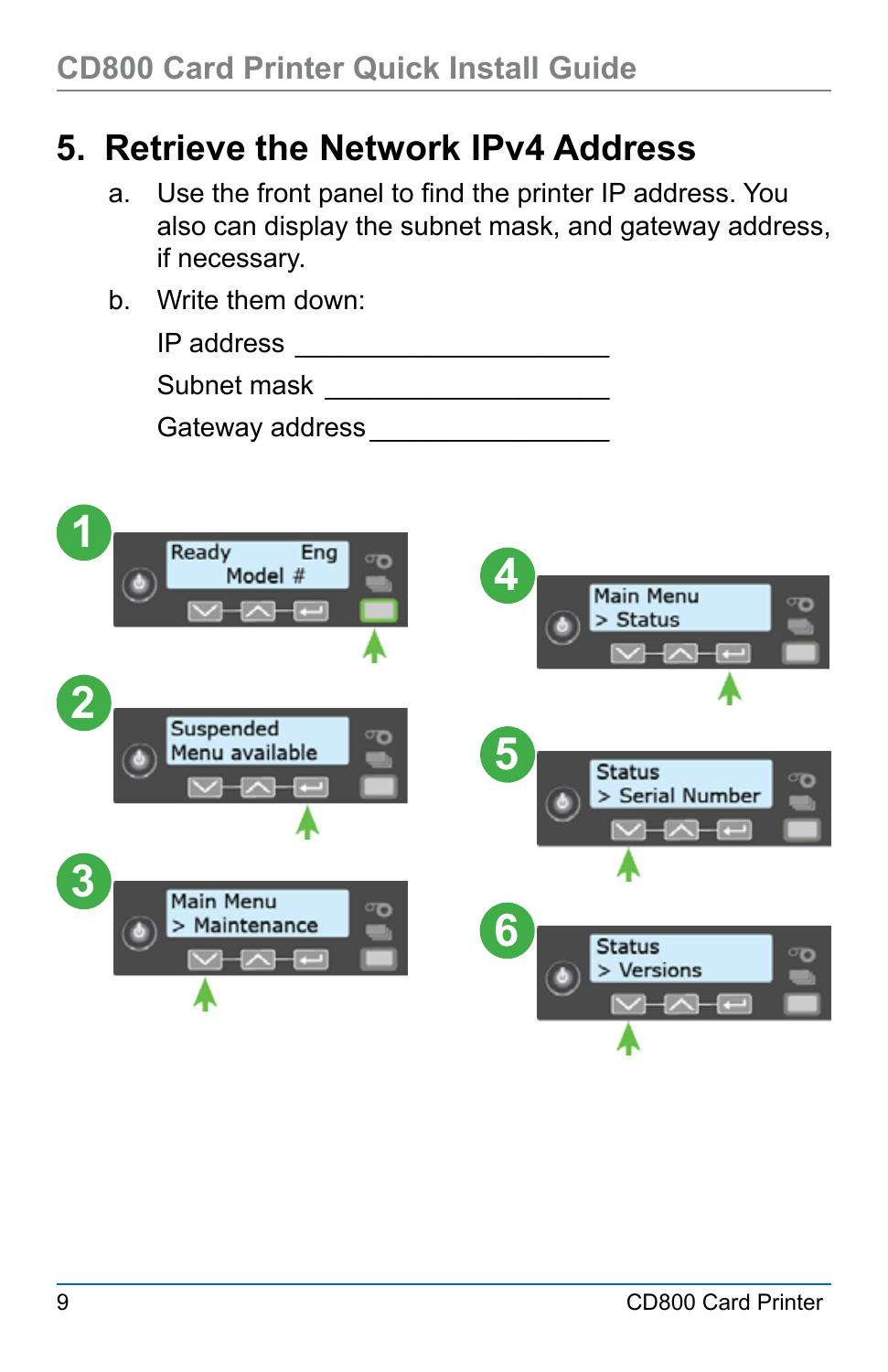

c. You will need to enter the printer IP address, when you are prompted, during installation of the Card Printer **Driver** 



If your site plans to use IPv6 addressing, refer to the printer's *Installation and Administrator's Guide* for information about enabling IPv6.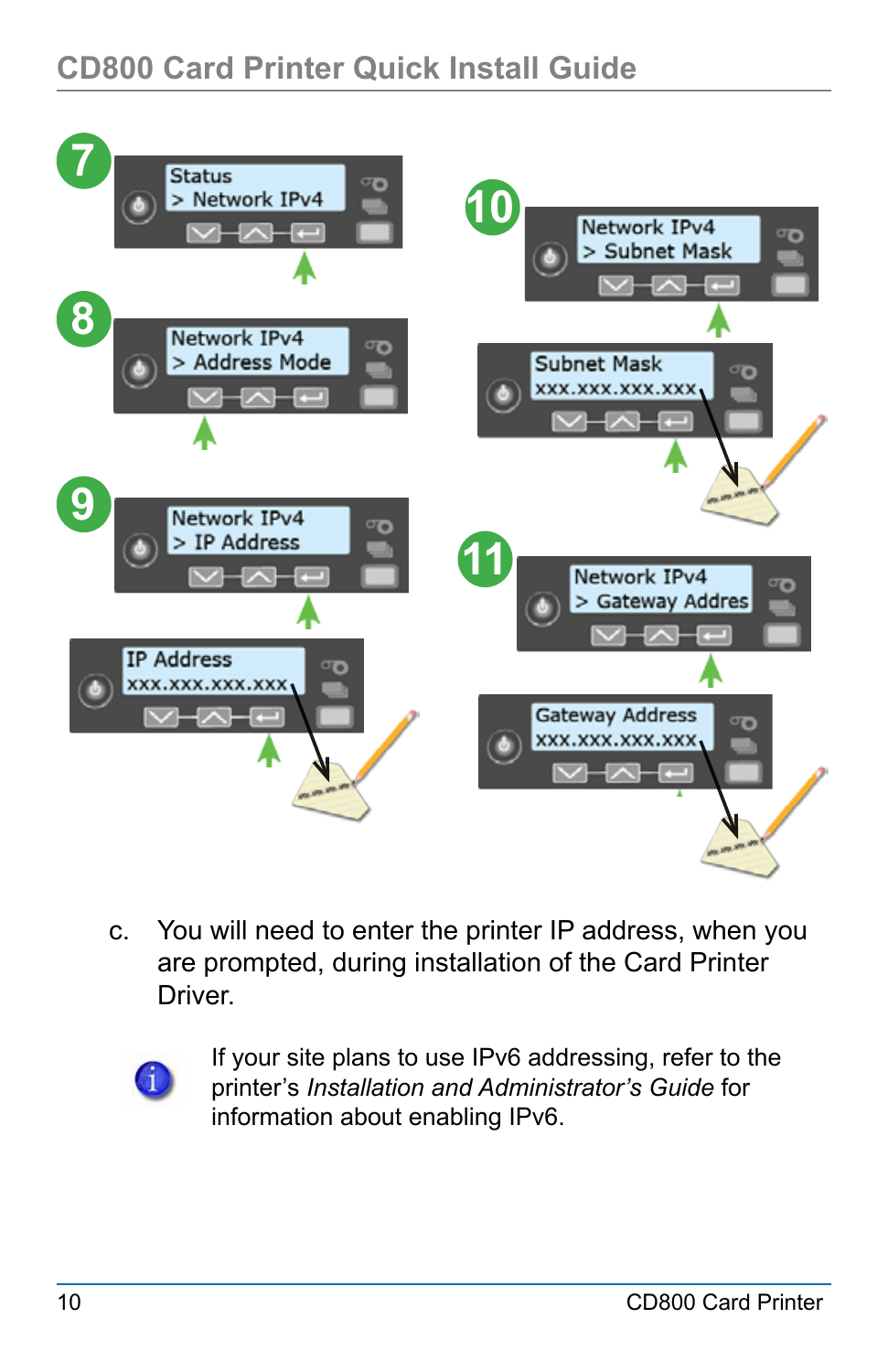#### **6. Install the Card Printer Driver (Optional)**

If you plan to use the XPS Card Printer Driver, refer to your printer's *Driver Guide* for installation instructions using either a USB or a network connection.

#### **7. Print a Test Card (Optional)**

Use the printer's LCD panel to print a test card:

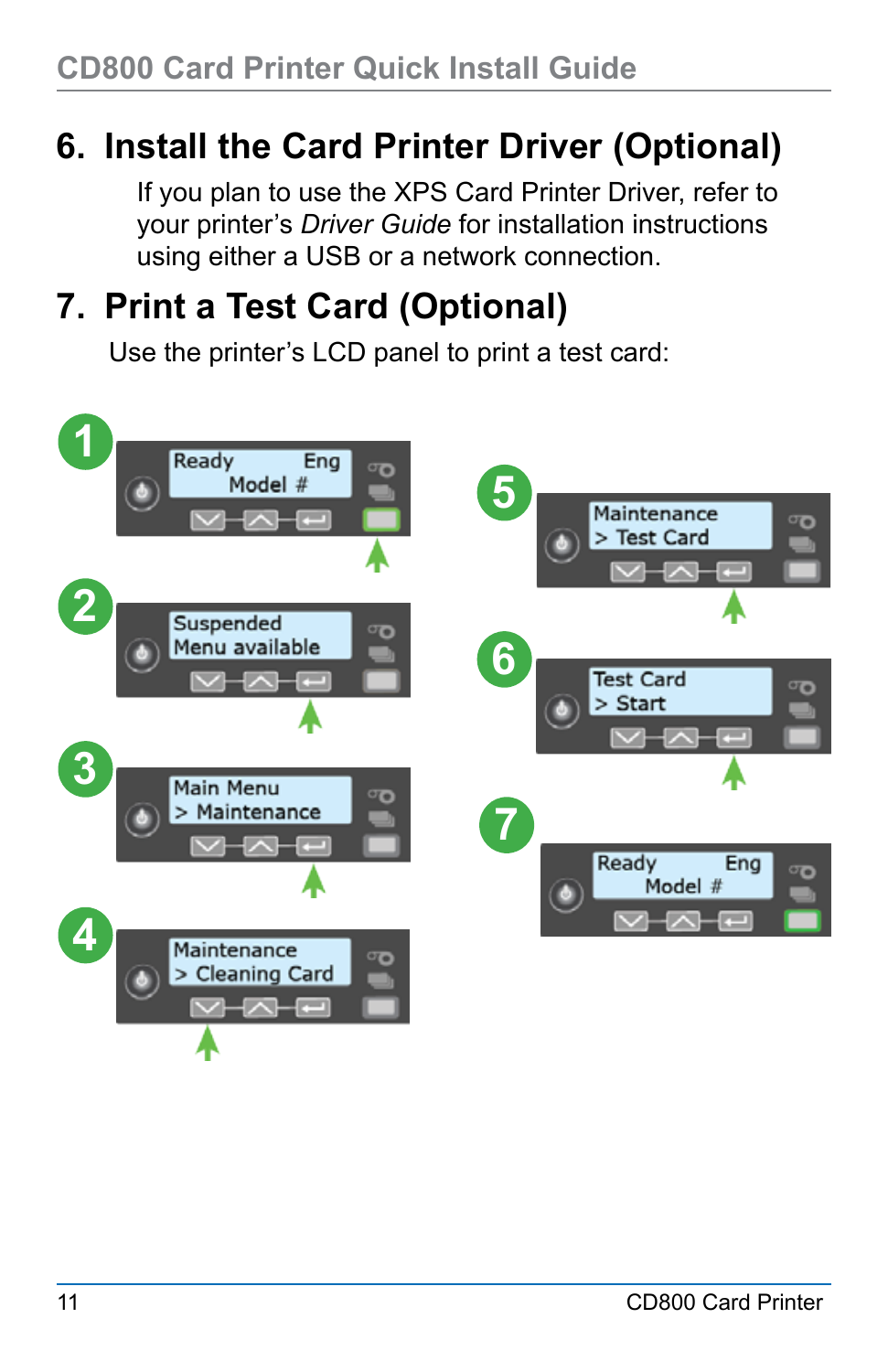#### **8. Next Steps**

- If you use the XPS Card Printer Driver, refer to your printer's *Driver Guide* for setup instructions.
- Contact your system administrator to set up the rest of the system.
- Set up security, including network authorization to the printer.
- Refer to the card printer's *Installation and Administrator's Guide* for detailed installation instructions.

Please complete a brief survey about your product installation experience at:

https://www.datacard.com/datacard-product-installation-report

**Warning: This product contains chemicals, including lead, known to the State of California to cause cancer, and birth defects or other reproductive harm.** *Wash hands after handling.*

For more information on this warning, refer to www.datacard.com/ califpropwarning.